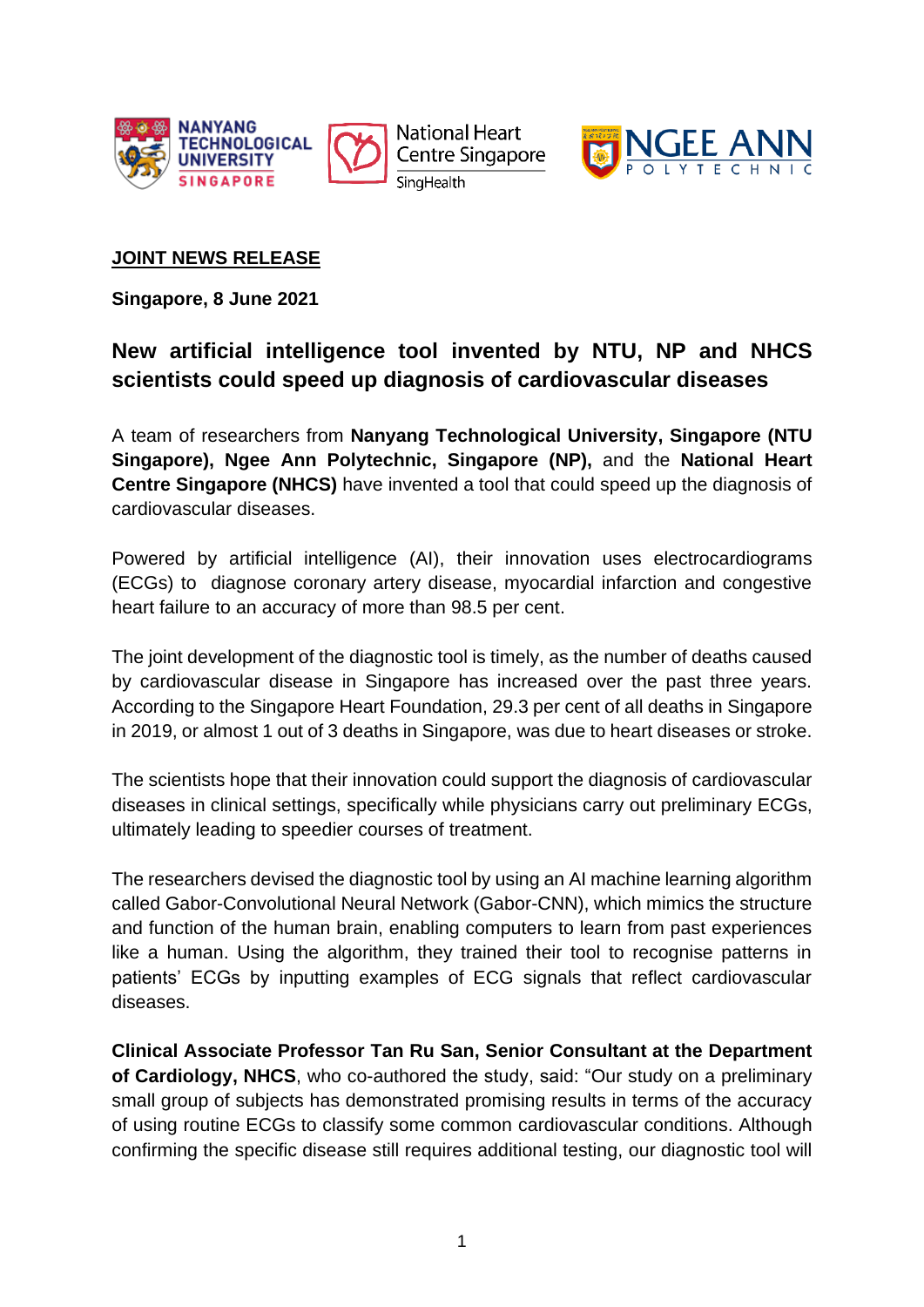allow physicians to triage patients more efficiently and to streamline the number and type of downstream confirmatory tests."

**Associate Professor Eddie Ng Yin Kwee from NTU's School of Mechanical and Aerospace Engineering**, who co-led the study, said: "Scientists and physicians have been exploring AI techniques to aid in disease diagnosis. Our diagnostic tool is the first to use GaborCNN to allow for ECG signals to be directly entered into the system for analysis, and could lead to advancements in the pursuit of merging AI with medical solutions. Our proposed system is equipped to be validated with bigger database and has the potential to aid the clinicians to screen for cardiovascular diseases using ECGs."

**Dr U Rajendra Acharya, Senior Faculty Member from Ngee Ann Polytechnic's School of Engineering** said: "Our AI diagnostic tool, which was developed using a small public database, can detect coronary artery disease, myocardial infarction and congestive heart failure using ECG signals accurately. It has the potential to aid clinicians in the screening of cardiovascular diseases quickly, speed up the delivery of treatment and reduce costs for patients."

The study was published in the peer-reviewed scientific journal *Computers in Biology and Medicine* in May.

## **Using AI to aid in detecting heart disease**

To test their diagnostic tool, the researchers obtained ECG signals from both healthy individuals and patients with prevalent cardiovascular diseases.

In a pilot study, the researchers used the tool to analyse ECG signals from 92 healthy individuals, as well as seven patients with coronary artery disease, 148 patients with myocardial infarction and 15 patients with congestive heart failure.

Clin Assoc Prof Tan added: "Our AI-enhanced tool could automatically identify ECG signals associated with healthy people and patients with the different cardiovascular diseases with an accuracy of more than 98.5 per cent. Heart disease is a leading cause of death worldwide, and affects not only the heart but other major parts of the body. Early detection prevents complications such as heart failure, stroke, kidney disease and artery disease."

Elaborating on the role of AI in disease detection, Assoc Prof Ng added: "AI techniques have the potential to radically improve healthcare solutions, especially in data analysis, offering clinicians novel tools to interpret data and make clinical decisions. AI techniques such as machine learning and deep learning can also improve medical knowledge due to the increase of the volume and complexity of the data, unlocking clinically relevant information."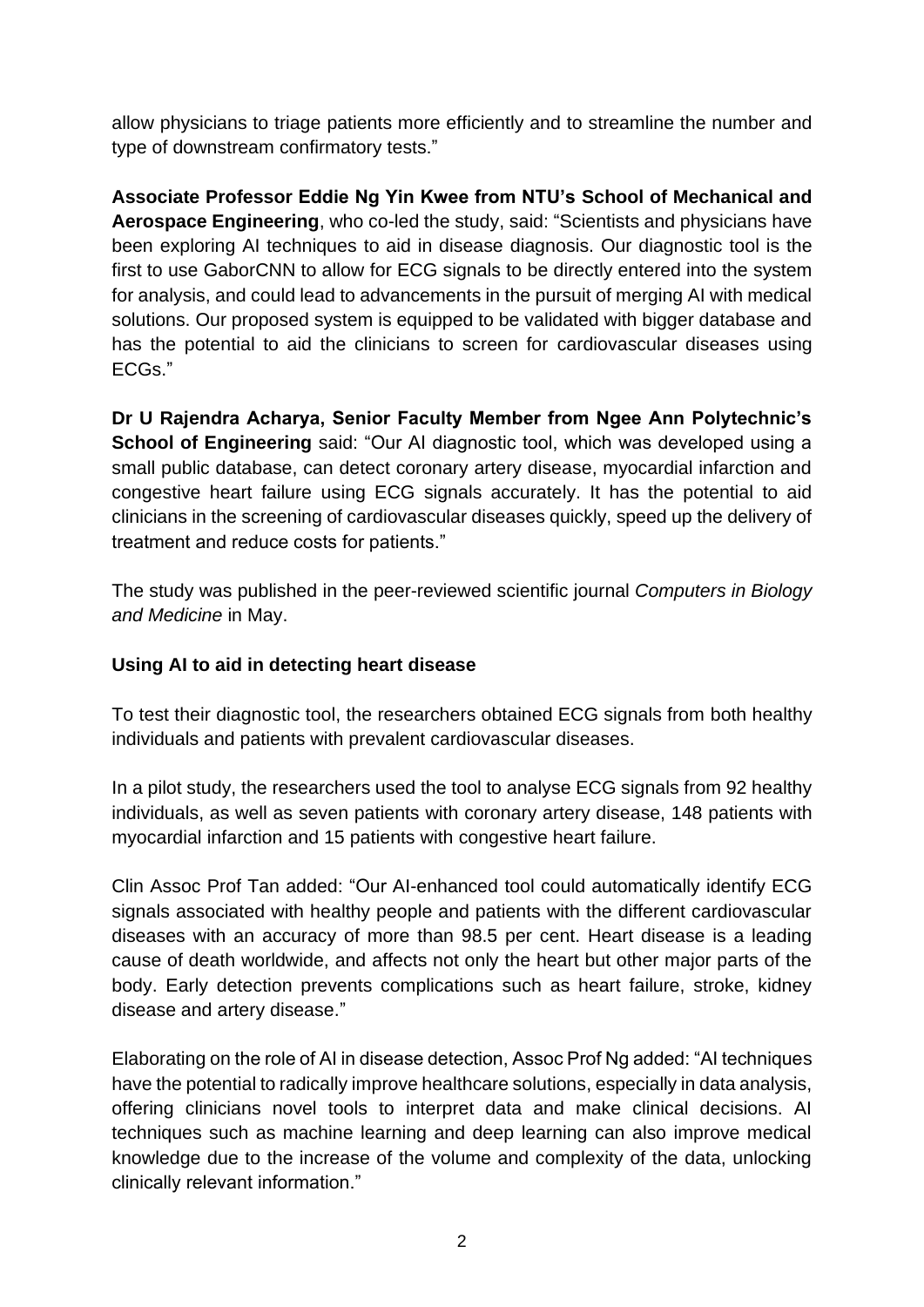The team will be working with local hospitals to conduct further trials to validate the clinical use of their new AI tool with a larger database of patients.

They hope it can be used to complement current techniques of diagnosing cardiovascular diseases such as magnetic resonance imaging (MRI) and coronary angiography.

\*\*\*

# **Note to Editors:**

Paper titled *['Automated detection of coronary artery disease, myocardial infarction and](https://www3.ntu.edu.sg/CorpComms2/Releases/NR2021/NR_210608_ECG/Automated%20detection%20of%20cardiocvascular%20disease%20with%20ECG%20signals.pdf)  [congestive heart failure using GaborCNN model with ECG signals'](https://www3.ntu.edu.sg/CorpComms2/Releases/NR2021/NR_210608_ECG/Automated%20detection%20of%20cardiocvascular%20disease%20with%20ECG%20signals.pdf)* published in *Computers in Biology and Medicine*, 7 May, 2021, 104457. <https://doi.org/10.1016/j.compbiomed.2021.104457>

\*\*\*END\*\*\*

### **Media contact**

Mr Joseph Gan Manager, Media Relations Corporate Communications Office Nanyang Technological University, Singapore Email: [joseph.gan@ntu.edu.sg](mailto:joseph.gan@ntu.edu.sg)

Ms Lau Qian Yu Executive, Corporate Communications Corporate Development Department National Heart Centre Singapore Email: [lau.qian.yu@nhcs.com.sg](mailto:lau.qian.yu@nhcs.com.sg)

Ms Sarah Lim Manager, Corporate Communications Office Ngee Ann Polytechnic Email: [sarah\\_lim@np.edu.sg](mailto:sarah_lim@np.edu.sg)

### *About Nanyang Technological University, Singapore*

A research-intensive public university, Nanyang Technological University, Singapore (NTU Singapore) has 33,000 undergraduate and postgraduate students in the Engineering, Business, Science, Humanities, Arts, & Social Sciences, and Graduate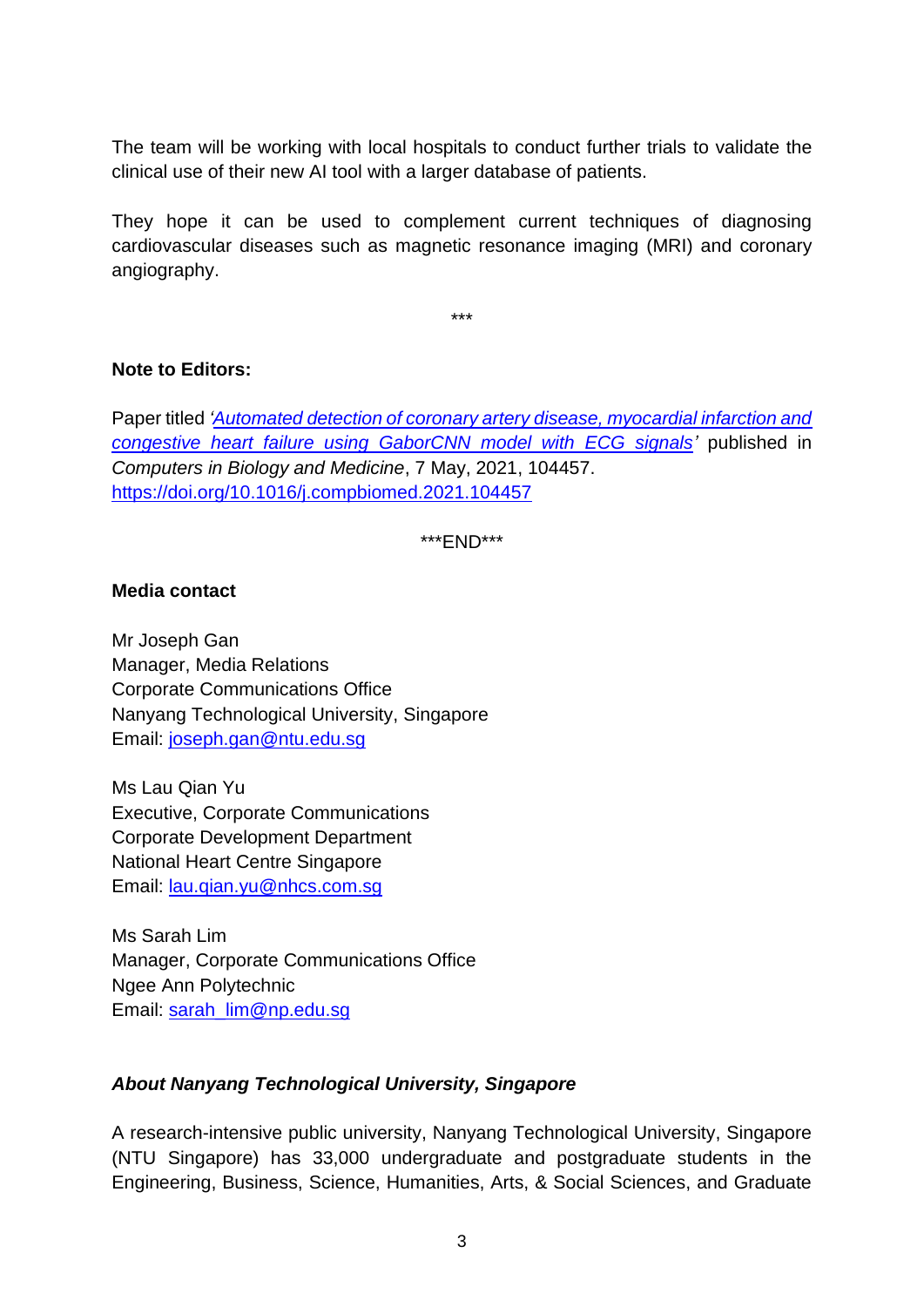colleges. It also has a medical school, the Lee Kong Chian School of Medicine, established jointly with Imperial College London.

NTU is also home to world-renowned autonomous institutes – the National Institute of Education, S Rajaratnam School of International Studies, Earth Observatory of Singapore, and Singapore Centre for Environmental Life Sciences Engineering – and various leading research centres such as the Nanyang Environment & Water Research Institute (NEWRI) and Energy Research Institute @ NTU (ERI@N).

Ranked amongst the world's top universities by QS, NTU has also been named the world's top young university for the last seven years. The University's main campus is frequently listed among the Top 15 most beautiful university campuses in the world and it has 57 Green Mark-certified (equivalent to LEED-certified) building projects, of which 95% are certified Green Mark Platinum. Apart from its main campus, NTU also has a campus in Singapore's healthcare district.

Under the NTU Smart Campus vision, the University harnesses the power of digital technology and tech-enabled solutions to support better learning and living experiences, the discovery of new knowledge, and the sustainability of resources.

For more information, visit [www.ntu.edu.sg](http://www.ntu.edu.sg/)

#### *About the National Heart Centre Singapore*

The National Heart Centre Singapore (NHCS) is a 185-bed national and regional referral centre for cardiovascular diseases. NHCS provides a one-stop comprehensive cardiac care ranging from preventive, diagnostic, therapeutic to rehabilitative services.

Established in 1998, NHCS is the pioneer in cardiovascular care in Singapore. It is also the only heart and lung transplantation centre in Singapore. Its clinical outcomes for heart attack treatment, balloon angioplasty with stenting and coronary bypass surgery have been shown to be equivalent to international benchmarks.

For more information, please visit [www.nhcs.com.sg](http://www.nhcs.com.sg/).

#### *About Ngee Ann Polytechnic*

Ngee Ann Polytechnic started in 1963 and is today one of Singapore's leading institutions of higher learning with 15,000 enrolled students in over 30 disciplines. It seeks to develop students with a passion for learning, values for life, and competencies to thrive in a global workplace.